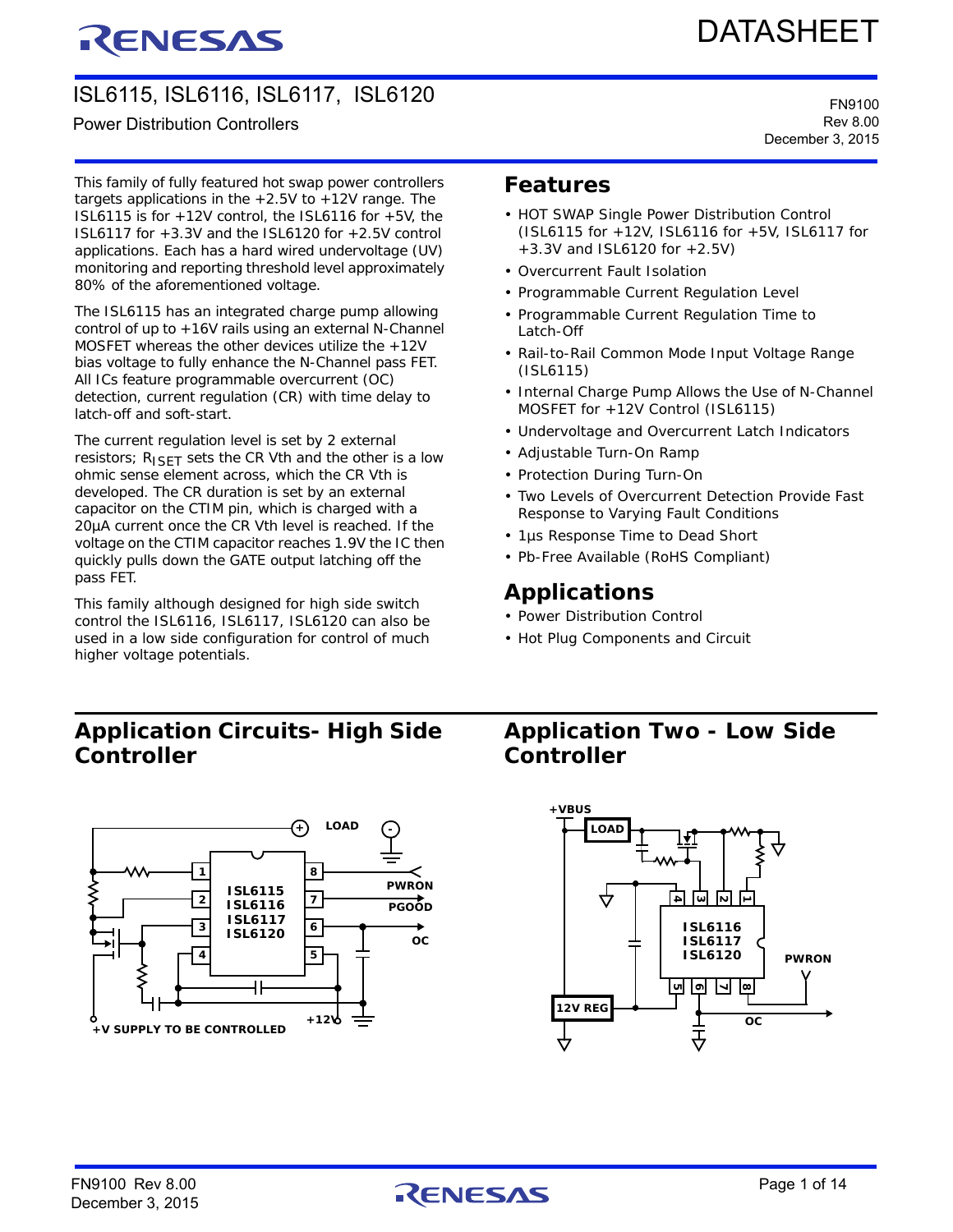# **Simplified Block Diagram**



### <span id="page-1-2"></span>**Ordering Information**

| <b>PART</b><br><b>NUMBER</b>                                    | <b>PART</b><br><b>MARKING</b> | TEMP.<br>RANGE (°C) | <b>PACKAGE</b>      | PKG.<br>DWG. $#$ |
|-----------------------------------------------------------------|-------------------------------|---------------------|---------------------|------------------|
| ISL6115CBZA (Notes 1, 2)                                        | 6115 CBZ                      | 0 to $+85$          | 8 Ld SOIC (Pb-free) | M8.15            |
| ISL6116CBZA (Notes 1, 2)<br>No longer available or<br>supported | 6116 CBZ                      | 0 to $+85$          | 8 Ld SOIC (Pb-free) | M8.15            |
| ISL6117CBZA (Notes 1, 2)                                        | 6117 CBZ                      | 0 to $+85$          | 8 Ld SOIC (Pb-free) | M8.15            |
| ISL6120CBZA (Notes 1, 2)<br>No longer available or<br>supported | 6120 CBZ                      | 0 to $+85$          | 8 Ld SOIC (Pb-free) | M8.15            |
| ISL6115EVAL1Z                                                   | <b>Evaluation Platform</b>    |                     |                     |                  |

NOTES:

<span id="page-1-0"></span>1. [Please refer to](http://www.intersil.com/data/tb/tb347.pdf) TB347 for details on reel specifications. Add "-T" suffix for tape and reel.

<span id="page-1-1"></span>2. These Intersil Pb-free plastic packaged products employ special Pb-free material sets, molding compounds/die attach materials, and 100% matte tin plate plus anneal (e3 termination finish, which is RoHS compliant and compatible with both SnPb and Pb-free soldering operations). Intersil Pb-free products are MSL classified at Pb-free peak reflow temperatures that meet or exceed the Pb-free requirements of IPC/JEDEC J STD-020.

3. For Moisture Sensitivity Level (MSL), please see device information page for **ISL6115**. For more information on MSL please see techbrief [TB363](http://www.intersil.com/data/tb/tb363.pdf).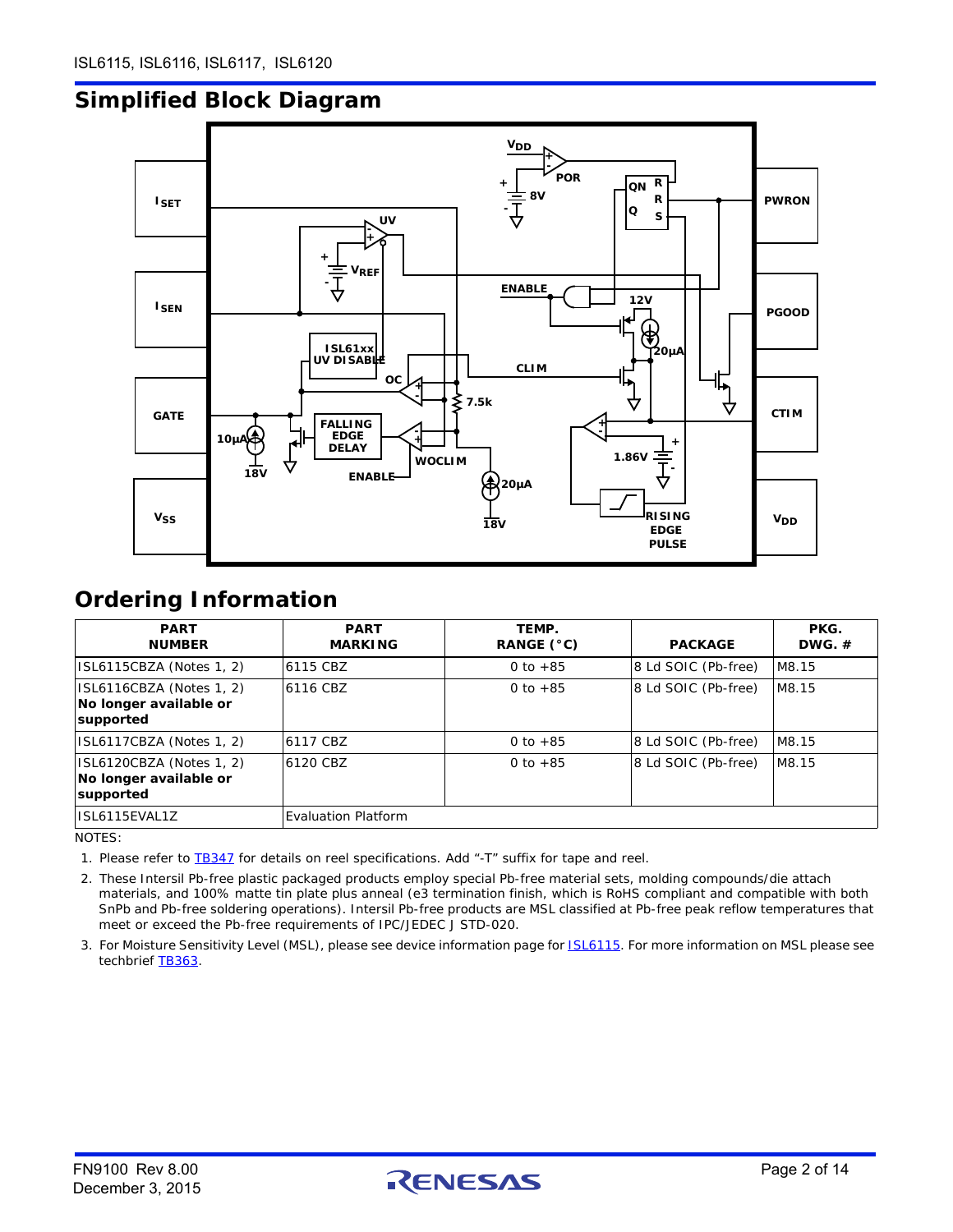# **Pin Configuration**

### **ISL6115, ISL6116, ISL6117, ISL6120 (8 LD SOIC)** TOP VIEW



# **Pin Descriptions**

| PIN#           | <b>SYMBOL</b> | <b>FUNCTION</b>                          | <b>DESCRIPTION</b>                                                                                                                                                                                                                                                                                            |
|----------------|---------------|------------------------------------------|---------------------------------------------------------------------------------------------------------------------------------------------------------------------------------------------------------------------------------------------------------------------------------------------------------------|
| 1              | <b>ISET</b>   | Current Set                              | Connect to the low side of the current sense resistor through the current limiting set<br>resistor. This pin functions as the current limit programming pin.                                                                                                                                                  |
| $\overline{2}$ | <b>ISEN</b>   | <b>Current Sense</b>                     | Connect to the more positive end of sense resistor to measure the voltage drop across this<br>resistor.                                                                                                                                                                                                       |
| 3              | <b>GATE</b>   | <b>External FET Gate</b><br>Drive Pin    | Connect to the gate of the external N-Channel MOSFET. A capacitor from this node to<br>ground sets the turn-on ramp. At turn-on this capacitor will be charged to $V_{DD}$ +5V<br>(ISL6115) and to $V_{DD}$ (ISL6116, ISL6117, ISL6120) by a 10 $\mu$ A current source.                                       |
| 4              | <b>VSS</b>    | Chip Return                              |                                                                                                                                                                                                                                                                                                               |
| 5              | <b>VDD</b>    | Chip Supply                              | 12V chip supply. This can be either connected directly to the +12V rail supplying the<br>switched load voltage or to a dedicated $V_{\rm SS}$ +12V supply.                                                                                                                                                    |
| 6              | <b>CTIM</b>   | <b>Current Limit Timing</b><br>Capacitor | Connect a capacitor from this pin to ground. This capacitor determines the time delay<br>between an overcurrent event and chip output shutdown (current limit time-out). The<br>duration of current limit time-out is equal to 93k $\Omega$ x C <sub>TIM</sub> .                                              |
| $\overline{7}$ | <b>PGOOD</b>  | Power Good Indicator                     | Indicates that the voltage on the ISEN pin is satisfactory. PGOOD is driven by an open<br>drain N-Channel MOSFET and is pulled low when the output voltage (VISEN) is less<br>than the UV level for the particular IC.                                                                                        |
| 8              | <b>PWRON</b>  | Power-ON                                 | PWRON is used to control and reset the chip. The chip is enabled when PWRON pin is<br>driven high to a maximum of 5V or is left open. Do not drive this input >5V. After a<br>current limit time-out, the chip is reset by a low level signal applied to this pin. This<br>input has 20µA pull-up capability. |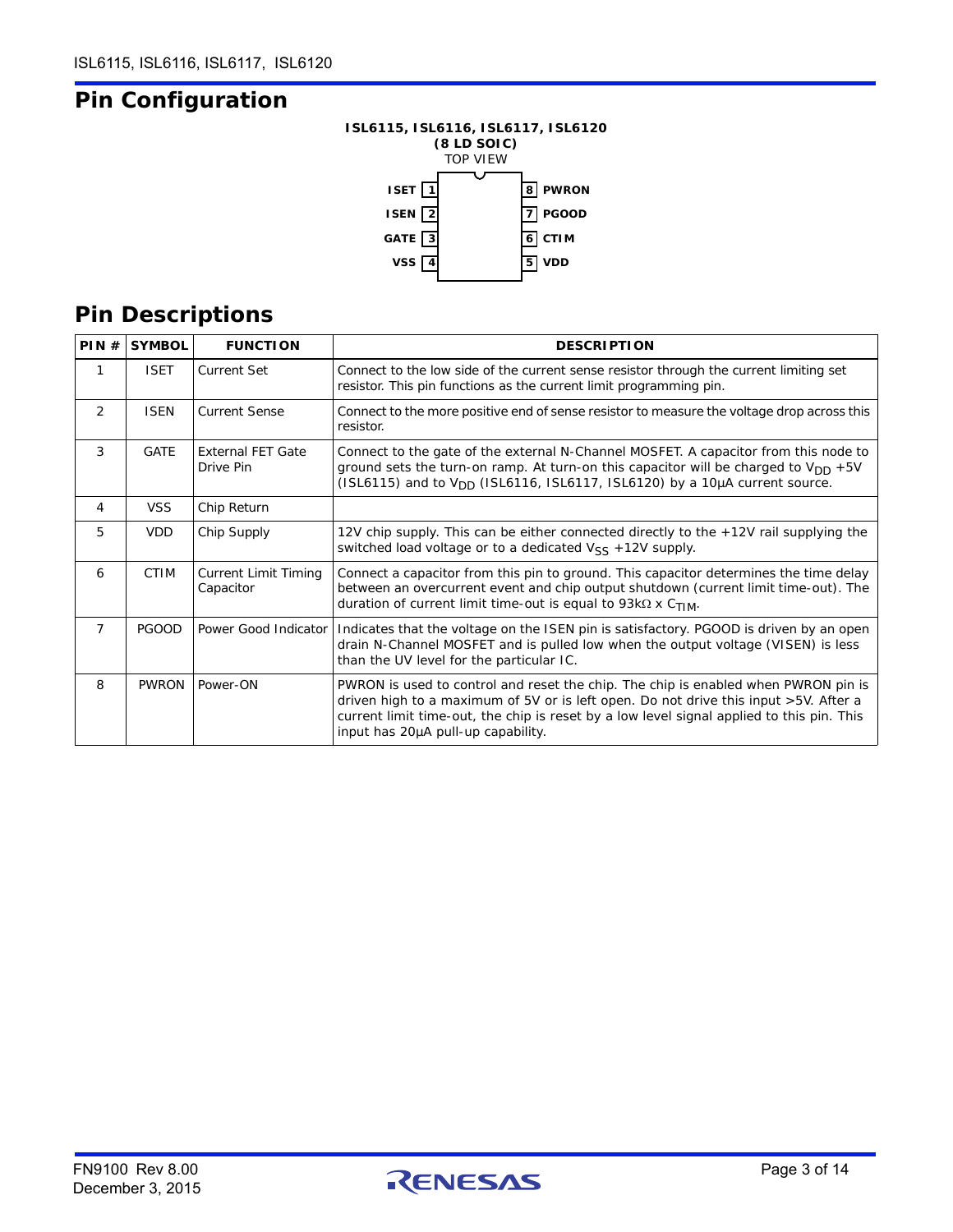### **Absolute Maximum Ratings**  $T_A = +25^{\circ}C$  **Thermal Information**

VDD . . . . . . . . . . . . . . . . . . . . . . . . . . . . . -0.3V to +16V GATE . . . . . . . . . . . . . . . . . . . . . . . . . . -0.3V to VDD + 8V ISEN, PGOOD, PWRON, CTIM, ISET . . . - 0.3V to V<sub>DD</sub> + 0.3V ESD Rating Human Body Model . . . . . . . . . . . . . . . . . . . . . . . . . 5kV

### **Operating Conditions**

 $V<sub>DD</sub>$  Supply Voltage Range (ISL6115) . . . . . . . . +12V  $\pm$ 15%  $V<sub>DD</sub>$  Supply Voltage Range (ISL6116, 17, 20)  $\ldots$  +12V  $\pm 25\%$ Temperature Range  $(T_A)$  . . . . . . . . . . . . . . . 0°C to +85°C

| Thermal Resistance (Typical, Note 4)                       | $\theta_{IA}$ (°C/W) |
|------------------------------------------------------------|----------------------|
| 8 Ld SOIC Package                                          | 98                   |
| Maximum Junction Temperature (Plastic Package) +150°C      |                      |
| Maximum Storage Temperature Range $\ldots$ -65°C to +150°C |                      |
|                                                            |                      |
| http://www.intersil.com/pbfree/Pb-FreeReflow.asp           |                      |

*CAUTION: Do not operate at or near the maximum ratings listed for extended periods of time. Exposure to such conditions may adversely impact product reliability and result in failures not covered by warranty.*

### NOTES:

- <span id="page-3-0"></span>4.  $\theta_{JA}$  is measured with the component mounted on a high effective thermal conductivity test board in free air. See Tech Brief TB379 for details.
- 5. All voltages are relative to GND, unless otherwise specified.

### **Electrical Specifications**  $V_{DD} = 12V$ ,  $T_A = T_J = 0^\circ C$  to +85°C, Unless Otherwise Specified. Temperature limits established by characterization and are not production tested. **Boldface limits apply over the operating temperature range, -40°C to +85°C.**

| <b>PARAMETER</b>                               | <b>SYMBOL</b>           | <b>TEST CONDITIONS</b>                                                                            | <b>MIN</b><br>(Note 7) | <b>TYP</b>      | <b>MAX</b><br>(Note 7) | <b>UNITS</b> |
|------------------------------------------------|-------------------------|---------------------------------------------------------------------------------------------------|------------------------|-----------------|------------------------|--------------|
| <b>CURRENT CONTROL</b>                         |                         |                                                                                                   |                        |                 |                        |              |
| <b>ISET Current Source</b>                     | $I$ <sub>ISET_ft</sub>  |                                                                                                   | 18.5                   | 20              | 21.5                   | μA           |
| <b>ISET Current Source</b>                     | I <sub>ISET_pt</sub>    | $T_1 = +15^{\circ}$ C to +55°C                                                                    | 19                     | 20              | 21                     | μA           |
| Current Limit Amp Offset Voltage               | Vio_ft                  | VISET - VISEN                                                                                     | -6                     | $\mathbf{O}$    | 6                      | mV           |
| Current Limit Amp Offset Voltage               | Vio_pt                  | $V_{\text{ISET}} - V_{\text{ISEN}}$ , $T_{\text{J}} = +15^{\circ} \text{C}$ to<br>$+55^{\circ}$ C | $-2$                   | $\Omega$        | $\overline{2}$         | mV           |
| <b>GATE DRIVE</b>                              |                         |                                                                                                   |                        |                 |                        |              |
| GATE Response Time to Severe OC                | pd_woc_amp              | V <sub>GATE</sub> to 10.8V                                                                        |                        | 100             | $\blacksquare$         | ns           |
| GATE Response Time to Overcurrent              | pd_oc_amp               | V <sub>GATE</sub> to 10.8V                                                                        |                        | 600             |                        | ns           |
| <b>GATE Turn-On Current</b>                    | I <sub>GATE</sub>       | $VGATE$ to = 6V                                                                                   | 8.4                    | 10              | 11.6                   | μA           |
| <b>GATE Pull-Down Current</b>                  | OC_GATE_I_4V            | Overcurrent                                                                                       | 45                     | 75              | $\blacksquare$         | mA           |
| GATE Pull-Down Current (Note 6)                | WOC_GATE_I_4V           | Severe Overcurrent                                                                                | 0.5                    | 0.8             | $\blacksquare$         | Α            |
| ISL6115 Undervoltage Threshold                 | 12V <sub>UV_VTH</sub>   |                                                                                                   | 9.2                    | 9.6             | 10                     | $\vee$       |
| ISL6115 GATE High Voltage                      | <b>12VG</b>             | <b>GATE Voltage</b>                                                                               | $V_{DD} + 4.5V$        | $V_{DD}$ + 5V   | $\blacksquare$         | V            |
| ISL6116 Undervoltage Threshold                 | 5V <sub>UV</sub> VTH    |                                                                                                   | 4.0                    | 4.35            | 4.5                    | $\vee$       |
| ISL6117 Undervoltage Threshold                 | 3VUV VTH                |                                                                                                   | 2.4                    | 2.6             | 2.8                    | V            |
| ISL6120 Undervoltage Threshold                 | 2V <sub>UV_VTH</sub>    |                                                                                                   | 1.8                    | 1.85            | 1.9                    | V            |
| ISL6116, ISL6117, ISL6120 GATE<br>High Voltage | VG                      | <b>GATE Voltage</b>                                                                               | $VDD - 1.5V$           | V <sub>DD</sub> |                        | V            |
| <b>BIAS</b>                                    |                         |                                                                                                   |                        |                 |                        |              |
| V <sub>DD</sub> Supply Current                 | <b>I</b> <sub>VDD</sub> |                                                                                                   | $\blacksquare$         | 3               | 5                      | mA           |
| V <sub>DD</sub> POR Rising Threshold           | V <sub>DD_POR_L2H</sub> | VDD Low to High                                                                                   | 7.8                    | 8.4             | 9                      | $\vee$       |
| V <sub>DD</sub> POR Falling Threshold          | V <sub>DD</sub> POR H2L | VDD High to Low                                                                                   | 7.5                    | 8.1             | 8.7                    | V            |
| V <sub>DD</sub> POR Threshold Hysteresis       | V <sub>DD_POR_HYS</sub> | VDD POR L2H - VDD POR H2L                                                                         | O.1                    | 0.3             | 0.6                    | $\vee$       |
| Maximum PWRON Pull-Up Voltage                  | PWRN_PUV                | Maximum External Pull-up<br>Voltage                                                               |                        | 5               |                        | $\vee$       |

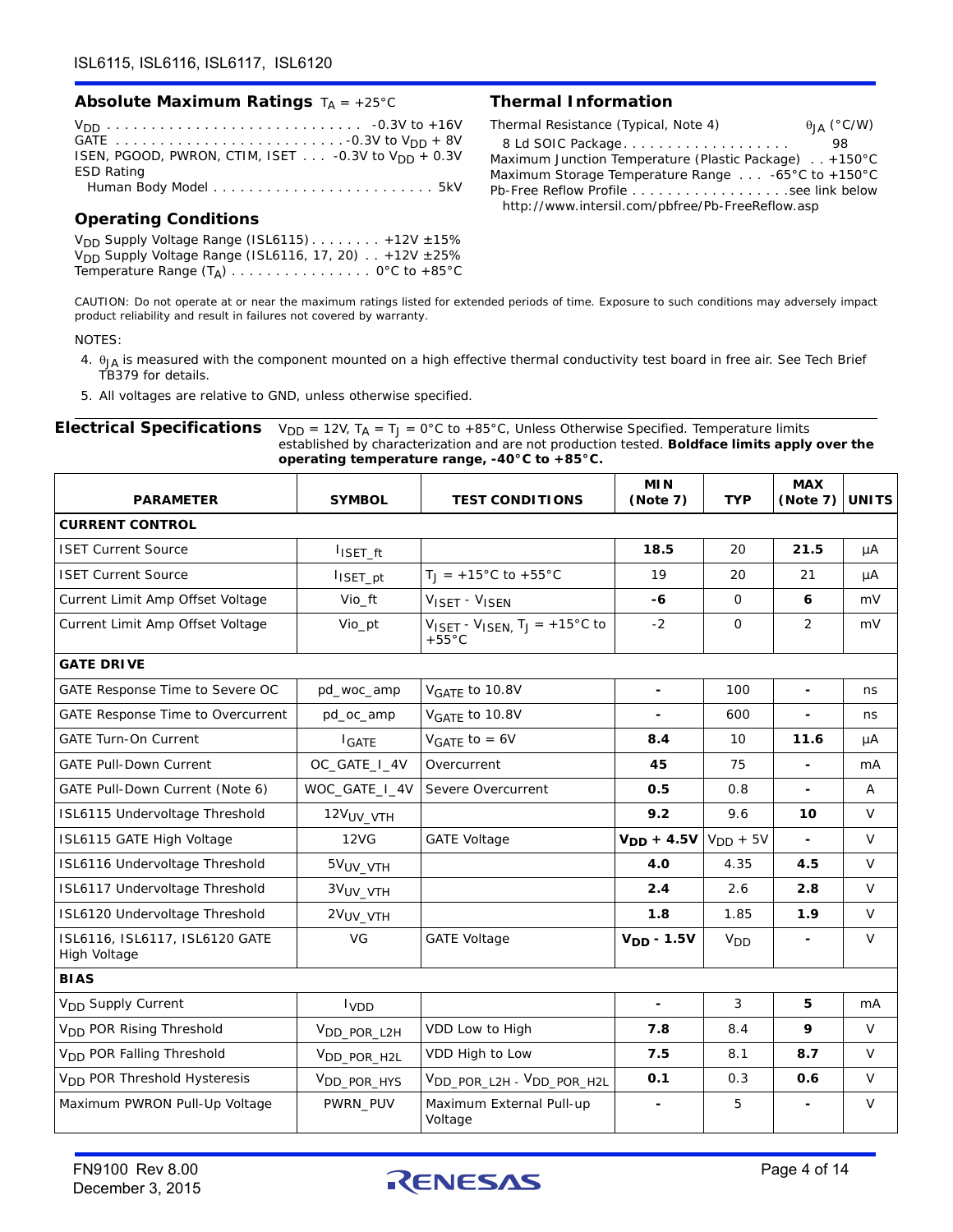**Electrical Specifications**  $V_{DD} = 12V$ ,  $T_A = T_J = 0^\circ C$  to +85°C, Unless Otherwise Specified. Temperature limits established by characterization and are not production tested. **Boldface limits apply over the operating temperature range, -40°C to +85°C. (Continued)**

| <b>PARAMETER</b>                                | <b>SYMBOL</b>          | <b>TEST CONDITIONS</b> | <b>MIN</b><br>(Note 7) | <b>TYP</b> | <b>MAX</b><br>(Note 7) | <b>UNITS</b> |
|-------------------------------------------------|------------------------|------------------------|------------------------|------------|------------------------|--------------|
| PWRON Pull-Up Voltage                           | PWRN V                 | PWRON Pin Open         | 2.7                    | 3.2        |                        | $\vee$       |
| <b>PWRON Rising Threshold</b>                   | PWR Vth                |                        | 1.4                    | 1.7        | 2.0                    | V            |
| <b>PWRON Hysteresis</b>                         | PWR_hys                |                        | 130                    | 170        | 250                    | mV           |
| PWRON Pull-Up Current                           | PWRN I                 |                        | 9                      | 17         | 25                     | μA           |
| <b>CURRENT REGULATION DURATION/POWER GOOD</b>   |                        |                        |                        |            |                        |              |
| C <sub>TIM</sub> Charging Current               | $C_{\text{TIM}}$ ichg0 | $V_{\text{CTIM}} = 0V$ | 16                     | 20         | 23                     | μA           |
| C <sub>TIM</sub> Fault Pull-Up Current (Note 6) |                        |                        |                        | 20         |                        | mA           |
| Current Limit Time-Out Threshold<br>Voltage     | $C_{\text{TIM}}$ Vth   | CTIM Voltage           | 1.3                    | 1.8        | 2.3                    | $\vee$       |
| Power Good Pull Down Current                    | PG_Ipd                 | $V_{OUIT} = 0.5V$      |                        | 8          |                        | mA           |

NOTES:

- <span id="page-4-0"></span>6. Limits established by characterization and are not production tested.
- <span id="page-4-1"></span>7. Parameters with MIN and/or MAX limits are 100% tested at +25°C, unless otherwise specified.

### **Description and Operation**

The members of this IC family are single power supply distribution controllers for generic hot swap applications across the  $+2.5V$  to  $+12V$  supply range. The ISL6115 is targeted for +12V switching applications whereas the ISL6116 is targeted for +5V, the ISL6117 for +3.3V and the ISL6120 for +2.5V applications. Each IC has a hardwired undervoltage (UV) threshold level approximately 17% lower than the stated voltages.

These ICs feature a highly accurate programmable current regulation (CR) level with programmable time delay to latch-off, and programmable soft-start turnHon ramp all set with a minimum of external passive components. The ICs also include severe OC protection that immediately shuts down the MOSFET switch should a rapid load current transient such as with a dead short cause the CR Vth to exceed the programmed level by 150mV. Additionally, the ICs have a UV indicator and an OC latch indicator. The functionality of the PGOOD feature is enabled once the IC is biased, monitoring and reporting any UV condition on the ISEN pin.

Upon initial power-up, the IC can either isolate the voltage supply from the load by holding the external N-Channel MOSFET switch off or apply the supply rail voltage directly to the load for true hot swap capability. The PWRON pin must be pulled low for the device to isolate the power supply from the load by holding the external N-Channel MOSFET off. With the PWRON pin held high or floating the IC will be in true hot swap mode. In both cases the IC turns on in a soft-start mode protecting the supply rail from sudden in-rush current.

At turn-on, the external gate capacitor of the N-Channel MOSFET is charged with a 10µA current source resulting in a programmable ramp (soft-start turn-on). The internal ISL6115 charge pump supplies the gate drive for the 12V supply switch driving that gate to  $-V_{DD}$  +5V, for the other three ICs the gate drive voltage is limited to the chip bias voltage, VDD.

Load current passes through the external current sense resistor. When the voltage across the sense resistor exceeds the user programmed CR voltage threshold value, (see Table [1](#page-5-0) for  $R_{\text{ISET}}$  programming resistor value and resulting nominal current regulation threshold voltage,  $V_{CR}$ ) the controller enters its current regulation mode. At this time, the time-out capacitor, on CTIM pin is charged with a 20µA current source and the controller enters the current limit time to latch-off period. The length of the current limit time to latch-off duration is set by the value of a single external capacitor (see Table [2](#page-5-1)) for  $C_{\text{TIM}}$  capacitor value and resulting nominal current limited time-out to latch-off duration placed from the CTIM pin (pin 6) to ground. The programmed current level is held until either the OC event passes or the time-out period expires. If the former is the case then the N-Channel MOSFET is fully enhanced and the  $C_{\text{TIM}}$  capacitor is discharged. Once  $C_{\text{TIM}}$  charges to 1.87V signaling that the time-out period has expired, an internal latch is set whereby the FET gate is quickly pulled to 0V turning off the N-Channel MOSFET switch, isolating the faulty load.

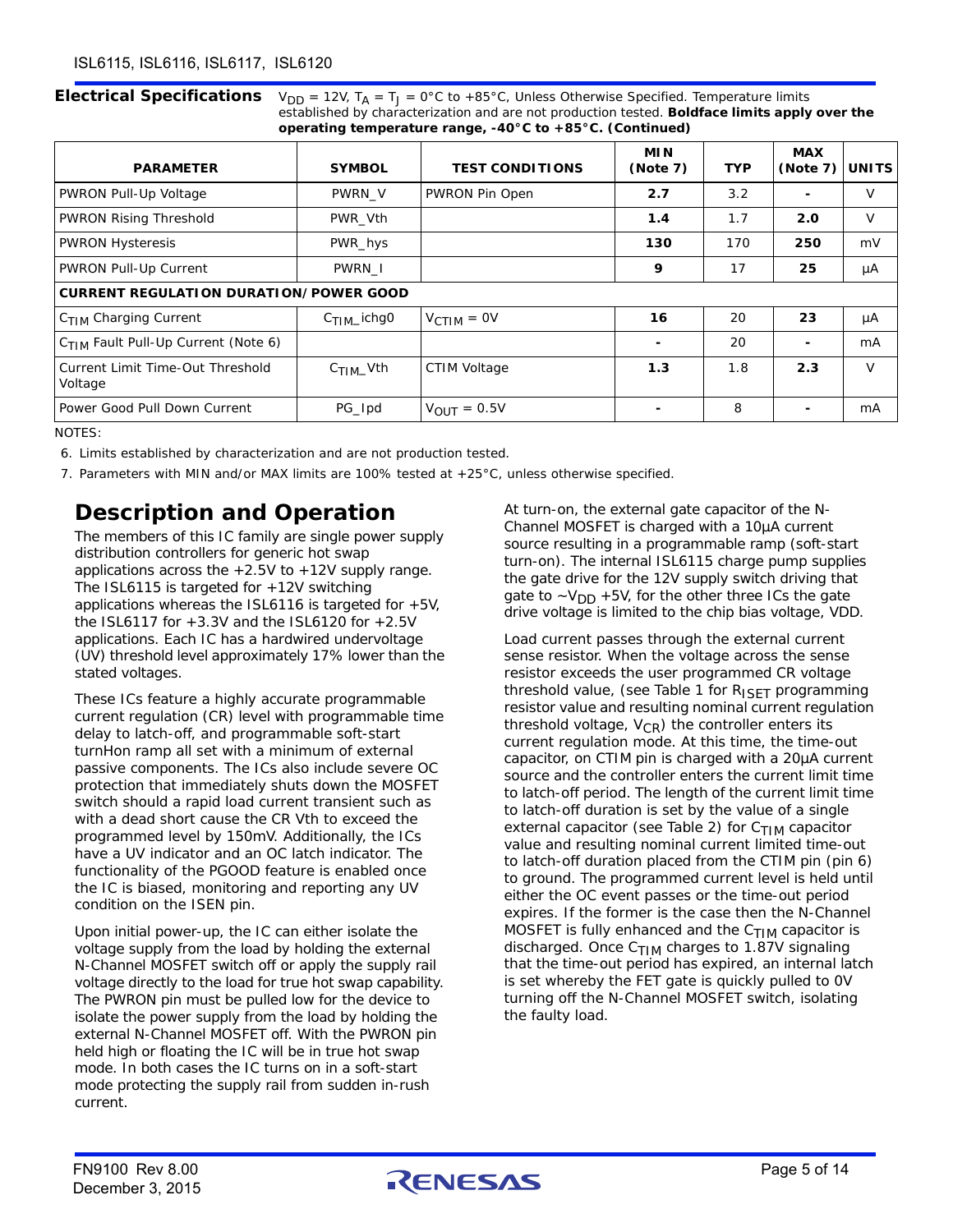### <span id="page-5-0"></span>**TABLE 1. RISET PROGRAMMING RESISTOR VALUE**

| R <sub>ISET</sub> RESISTOR | <b>NOMINAL CR VTH</b> |
|----------------------------|-----------------------|
| 10kQ                       | 200 <sub>m</sub> V    |
| 4.99 $k\Omega$             | 100mV                 |
| $2.5k\Omega$               | 50 <sub>m</sub>       |
| 7500.                      | 15mV                  |

<span id="page-5-1"></span>NOTE: Nominal Vth =  $R_{ISET}$  x 20µA.

|  |  | TABLE 2. C <sub>TIM</sub> CAPACITOR VALUE |  |
|--|--|-------------------------------------------|--|
|--|--|-------------------------------------------|--|

| $ C_{\text{TIM}}$ CAPACITOR | NOMINAL CURRENT LIMITED<br><b>PERIOD</b> |
|-----------------------------|------------------------------------------|
| $0.022\mu F$                | 2ms                                      |
| $0.047\mu F$                | 4.4ms                                    |
| $0.1 \mu F$                 | 9.3ms                                    |

NOTE: Nominal time-out period =  $C_{\text{TIM}}$  x 93k $\Omega$ .

This IC responds to a severe overcurrent load (defined as a voltage across the sense resistor >150mV over the OC Vth set point) by immediately driving the N-Channel MOSFET gate to 0V in about 10µs. The gate voltage is then slowly ramped up turning on the N-Channel MOSFET to the programmed current regulation level; this is the start of the time-out period.

Upon a UV condition, the PGOOD signal will pull low when tied high through a resistor to the logic or VDD supply. This pin is a UV fault indicator. For an OC latch-off indication, monitor CTIM, pin 6. This pin will rise rapidly from 1.9V to VDD once the time-out period expires.

See Figures [12](#page-8-0) through [16](#page-9-2) for waveforms relevant to text.

<span id="page-5-2"></span>The IC is reset after an OC latch-off condition by a low level on the PWRON pin and is turned on by the PWRON pin being driven high.

## **Application Considerations**

Design applications where the CR Vth is set extremely low (25mV or less), there is a two-fold risk to consider.

- There is the susceptibility to noise influencing the absolute CR Vth value. This can be addressed with a 100pF capacitor across the RSENSE resistor.
- Due to common mode limitations of the overcurrent comparator, the voltage on the ISET pin must be 20mV above the IC ground either initially (from  $I_{\text{SET}}*R_{\text{SET}}$ ) or before  $C_{\text{TIM}}$  reaches time-out (from gate charge-up). If this does not happen, the IC may incorrectly report overcurrent fault at start-up when there is no fault. Circuits with high load capacitance and initially low load current are susceptible to this type of unexpected behavior.

Do not signal nor pull-up the PWRON input to  $> 5V$ . Exceeding 6V on this pin will cause the internal charge pump to malfunction.

During the soft-start and the time-out delay duration with the IC in its current limit mode, the  $V_{GS}$  of the

external N-Channel MOSFET is reduced driving the MOSFET switch into a (linear region) high  $r_{DS(ON)}$ state. Strike a balance between the CR limit and the timing requirements to avoid periods when the external N-Channel MOSFETs may be damaged or destroyed due to excessive internal power dissipation. Refer to the **MOSFET SOA** information in the manufacturer's data sheet.

When driving particularly large capacitive loads a longer soft-start time to prevent current regulation upon charging and a short CR time may offer the best application solution relative to reliability and FET MTF.

**Physical layout of RSENSE resistor** is critical to avoid the possibility of false overcurrent occurrences. Ideally, trace routing between the  $R_{\text{SENSE}}$  resistors and the IC is as direct and as short as possible with zero current in the sense lines (see Figure [1\)](#page-5-2)..



**FIGURE 1. SENSE RESISTOR PCB LAYOUT**

### **Using the ISL6116 as a -48V Low Side Hot Swap Power Controller**

To supply the required  $V_{DD}$ , it is necessary to maintain the chip supply 10V to 16V above the -48V bus. This may be accomplished with a suitable regulator between the voltage rail and pin 5 (VDD). By using a regulator, the designer may ignore the bus voltage variations. However, a low-cost alternative is to use a Zener diode (see Figure [2](#page-6-0) for typical 5A load control); this option is detailed in the following.

Note that in this configuration the PGOOD feature (pin 7) is not operational as the  $I_{\rm SFN}$  pin voltage is always < UV threshold.

See Figures [17](#page-9-0) through [20](#page-9-1) for waveforms relevant to -48V and other high voltage applications.

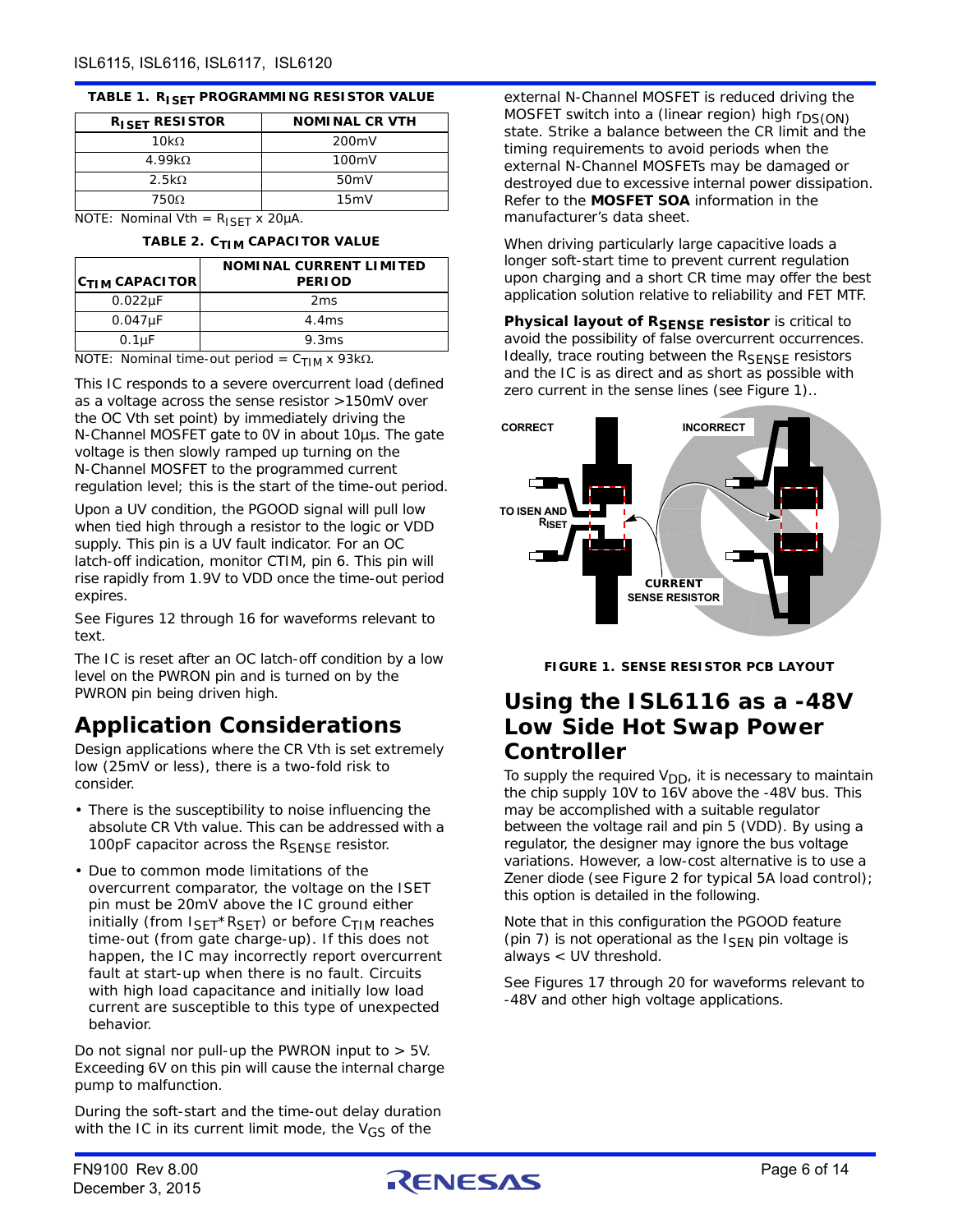



### <span id="page-6-0"></span>**Biasing the ISL6116**

Table [3](#page-6-1) gives typical component values for biasing the ISL6116 in a  $\pm$ 48V application. The formulas and calculations deriving these values are also shown in the following equations.

<span id="page-6-1"></span>**TABLE 3. TYPICAL VALUES FOR A -48V HOT SWAP APPLICATION**

| <b>SYMBOL</b> | <b>PARAMETER</b>                      |
|---------------|---------------------------------------|
| Rei           | $1.58k\Omega$ . 1W                    |
| DD1           | 12V Zener Diode, 50mA Reverse Current |

When using the ISL6116 to control -48V, a Zener diode may be used to provide the +12V bias to the chip. If a Zener is used then a current limit resistor should also be used. Several items must be taken into account when choosing values for the current limit resistor  $(R<sub>CI</sub>)$  and Zener Diode (DD1):

- The variation of the V<sub>BUS</sub> (in this case, -48V nominal)
- The chip supply current needs for all functional conditions
- The power rating of  $R_{Cl}$ .
- The current rating of DD1

### **Formulas**

Sizing  $R_{Cl}$  is expressed in Equation [1:](#page-6-2)

<span id="page-6-2"></span>
$$
R_{CL} = \frac{V_{BUS(MIN)} - 12}{I_{CHIP}}
$$
 (EO. 1)

Power Rating of  $R_{C1}$  is expressed in Equation [2](#page-6-3):

<span id="page-6-3"></span>
$$
P_{RCL} = I_C(V_{BUS(MAX)} - 12)
$$
 (EO. 2)

DD1 current rating is expressed in Equation 3:

$$
I_{DD1} = \frac{(V_{BUS(MAX)} - 12)}{R_{CL}}
$$
 (EQ. 3)

Example:

A typical -48V supply may vary from -36 to -72V. Therefore:

 $V_{BUS,MAX}$  = -72V  $V_{BUS,MIN} = -36V$ 

 $I_{CHIP} = 15mA$  (Max)

Sizing  $R_{CL}$  is expressed in Equation [4:](#page-6-4)

<span id="page-6-4"></span>
$$
R_{CL} = \frac{(V_{BUS(MIN)} - 12)}{I_C}
$$
  
\n
$$
R_{CL} = \frac{36 - 12}{0.015}
$$
 (EQ. 4)  
\n
$$
R_{CL} = 16k\Omega[TypicalValue = 1.58k\Omega]
$$

Power rating of  $R_{CL}$  is expressed in Equation [5:](#page-6-5)

<span id="page-6-5"></span>(EQ. 5)  $P_{RCL} = I_C (V_{BUS(MAX)} - 12)$  $P_{RCI} = (0.015)(72 - 12)$  $P_{RCL} = 0.9W$ [TypicalValue = 1W]

DD1 current rating is expressed in Equation 6:

$$
I_{DD1} = \frac{(V_{BUS(MAX)} - 12)}{R_{CL}}
$$
  
\n
$$
I_{DD1} = \frac{(72 - 12)}{1.58 \text{k}\Omega}
$$
 (EQ. 6)

 $I_{\mathsf{DD1}}$  = 38mA[TypicalValue = 12Vrating, 50mA reverse current]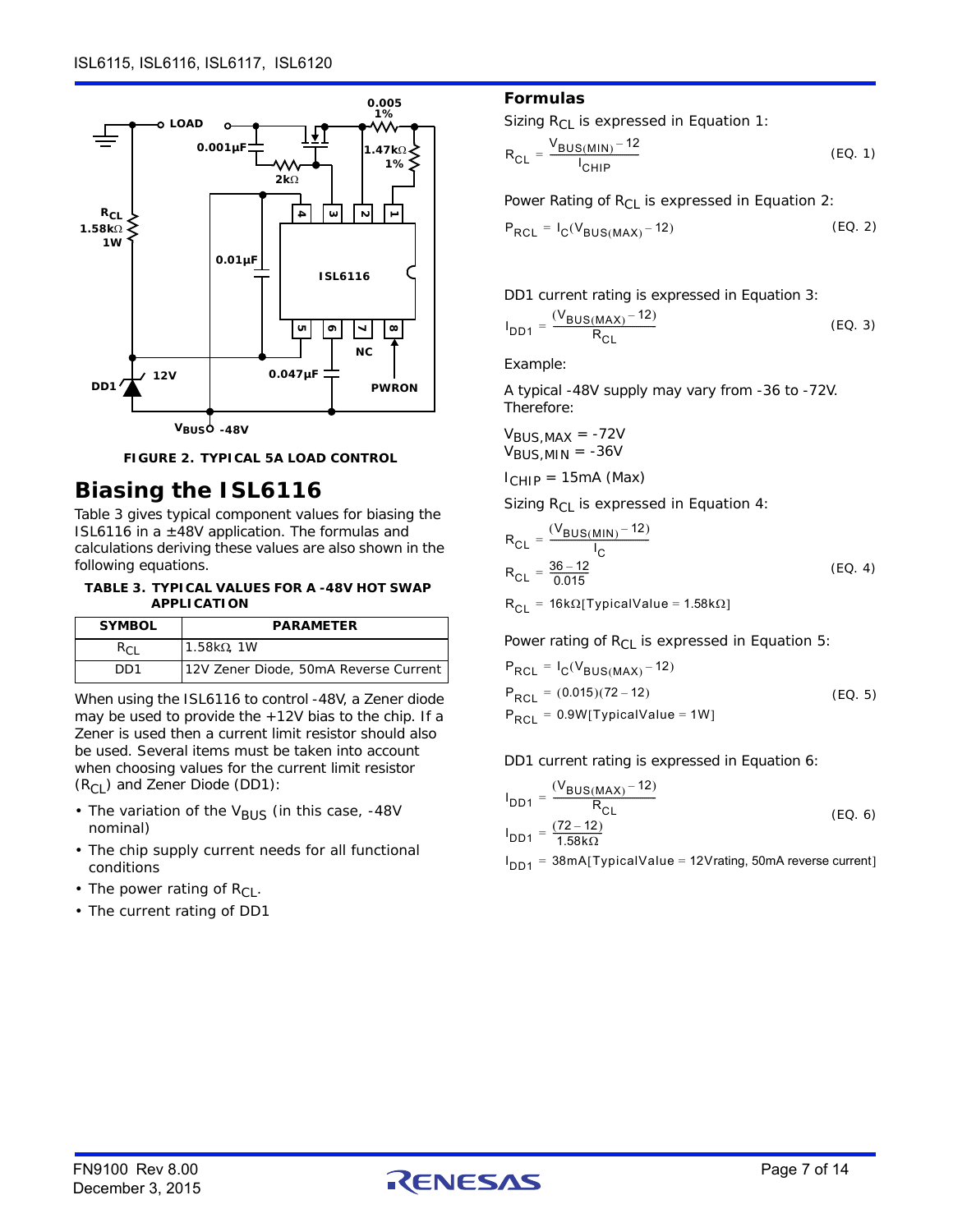



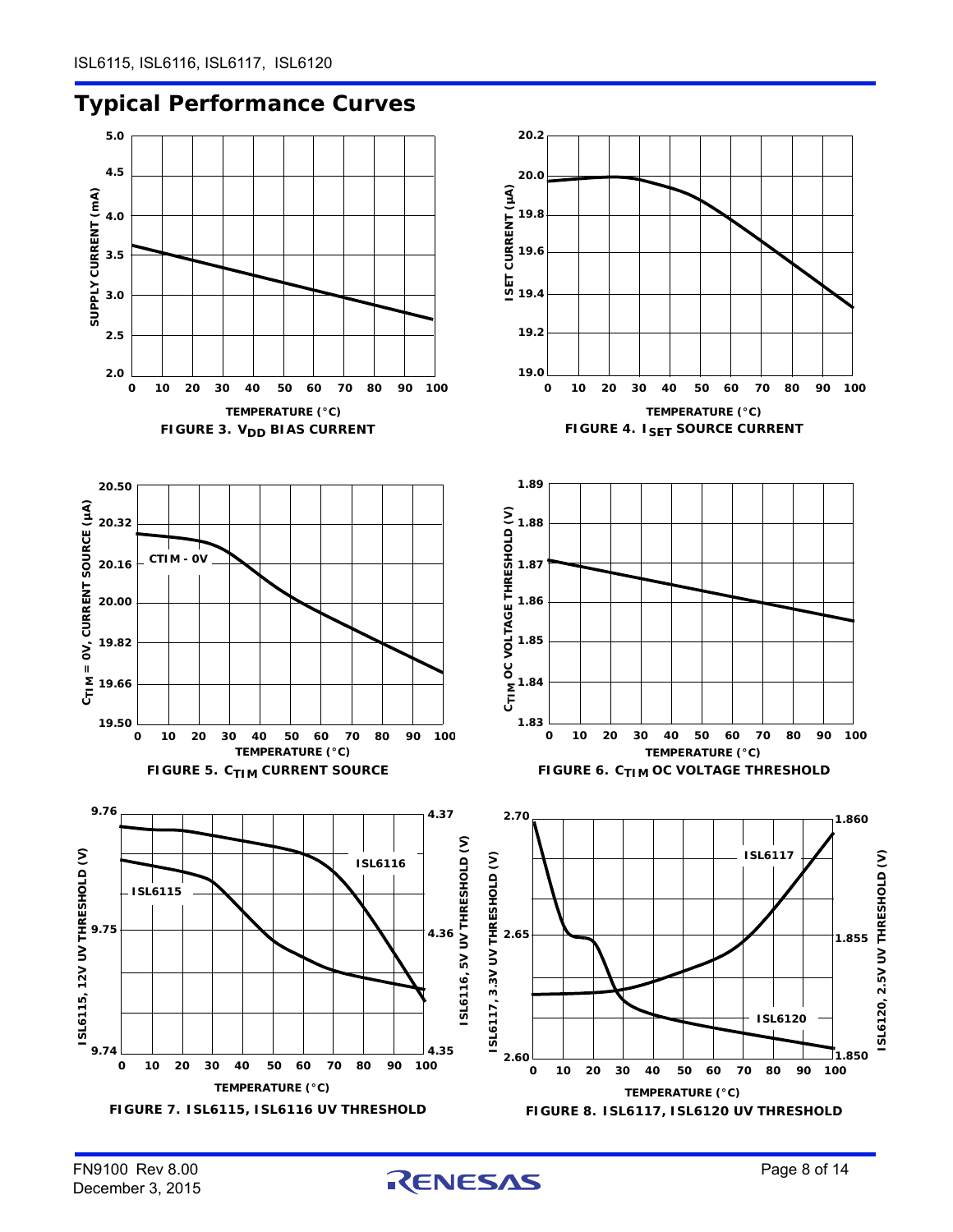### **Typical Performance Curves (Continued)**



**2V/DIV 0.5A/DIV 1ms/DIV**



**FIGURE 13. ISL6116 +5V TURN-ON FIGURE 14. ISL6115 'LOW' OVERCURRENT RESPONSE**

<span id="page-8-0"></span>**5V/DIV 0.5A/DIV 1ms/DIV**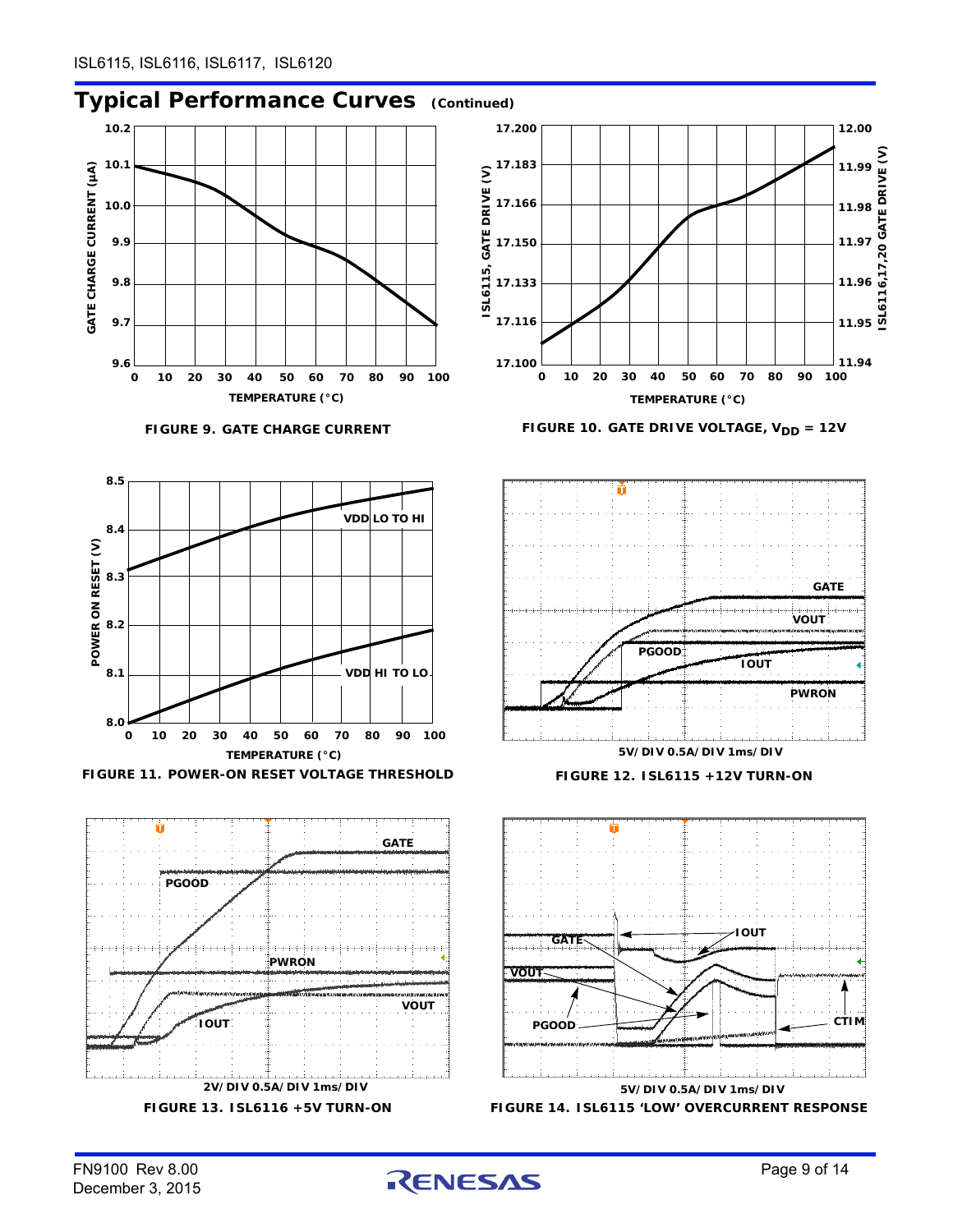### **Typical Performance Curves (Continued)**







<span id="page-9-0"></span>







<span id="page-9-2"></span>







<span id="page-9-1"></span>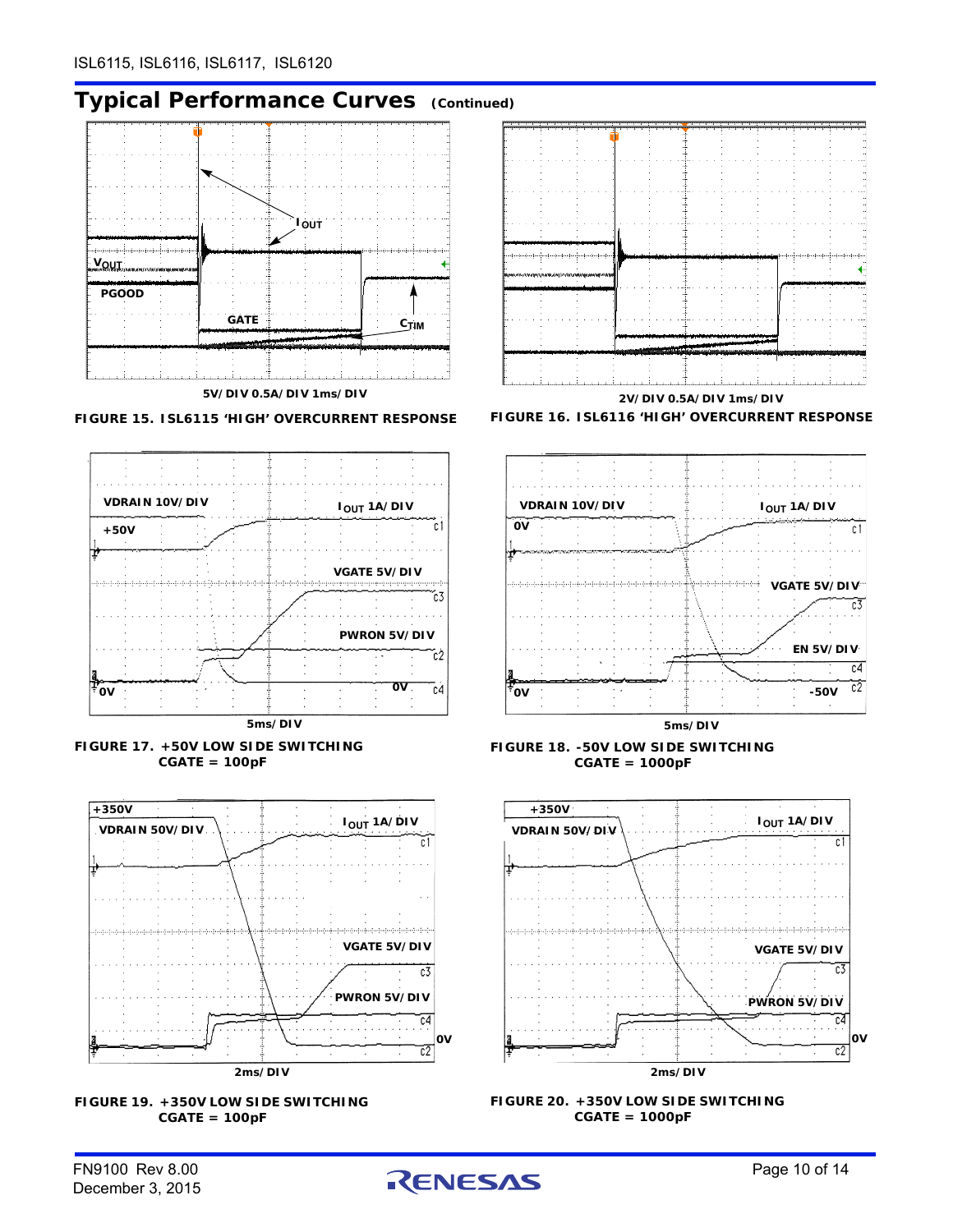# **ISL6115EVAL1Z Board**

The ISL6115EVAL1Z is default provided as a +12V high side switch controller with the CR level set at  $\sim$  1.5A. See Figure [21](#page-10-0) for ISL6115EVAL1Z schematic and Table [4](#page-11-0) for BOM. Bias and load connection points are provided along with test points for each IC pin.

With J1 installed the ISL6115 will be biased from the +12V supply (V<sub>IN</sub>) being switched. Connect the load to VLOAD+. PWRON pin pulls high internally enabling the ISL6115 if not driven low via PWRON test point or J2.

With  $R_3$  = 750 $\Omega$  the CR Vth is set to 15mV and with the 10m $\Omega$  sense resistor (R<sub>1</sub>) the ISL6115EVAL1Z has a nominal CR level of 1.5A. The 0.01µF delay time to latch-off capacitor results in a nominal 1ms before latch-off of output after an OC event.

Also included with the ISL6115EVAL1Z board are one each of the ISL6116, ISL6117 and ISL6120 for evaluation of those ICs in a high side application. Remove J1 and provide a separate +12V IC bias supply via V<sub>BIAS</sub> test point.

Reconfiguring the ISL6115EVAL1Z board for a higher CR level can be done by changing the RSENSE and/or  $R_{\text{ISET}}$  resistor values as the provided FET is rated for a much higher current.

### **ISL6116EVAL1 Board**

The ISL6116EVAL1 is default configured as a negative voltage low side switch controller with a  $\sim$  2.4A CR level. See Figure [22](#page-10-1) for ISL6116EVAL1 schematic and Table [4](#page-11-0) for BOM and component description. This basic configuration is capable of controlling both larger positive or negative potential voltages with minimal changes.

Bias and load connection points are provided in addition to test points, TP1 to TP8 for each IC pin. The terminals, J1 and J4 are for the bus voltage and return, respectively, with the more negative potential being connected to J4. With the load between terminals J2 and J3 the board is now configured for evaluation. The device is enabled through LOGIN, TP9 with a TTL signal. ISL6116EVAL1 includes a level shifting circuit with an opto-coupling device for the PWRON input so that standard TTL logic can be translated to the -V reference for chip control.

When controlling a positive voltage, PWRON can be accessed at TP8.

The ISL6116EVAL1 is provided with a high voltage linear regulator for convenience to provide chip bias from  $\pm 24V$  to  $\pm 350V$ . This can be removed and replaced with the zener and resistor bias scheme as discussed earlier. High voltage regulators and power discrete devices are no longer available from Intersil but can be purchased from other semiconductor manufacturers.

Reconfiguring the ISL6116EVAL1 board for a higher CR level can be done by changing the RSENSE and RISET resistor values as the provided FET is 75A rated. If evaluation at >60V, an alternate FET must be chosen with an adequate BV<sub>DSS</sub>.



<span id="page-10-0"></span>**FIGURE 21. ISL6115EVAL1Z HIGH SIDE SWITCH APPLICATION**



<span id="page-10-1"></span>**FIGURE 22. ISL6116EVAL1 NEGATIVE VOLTAGE LOW SIDE CONTROLLER**

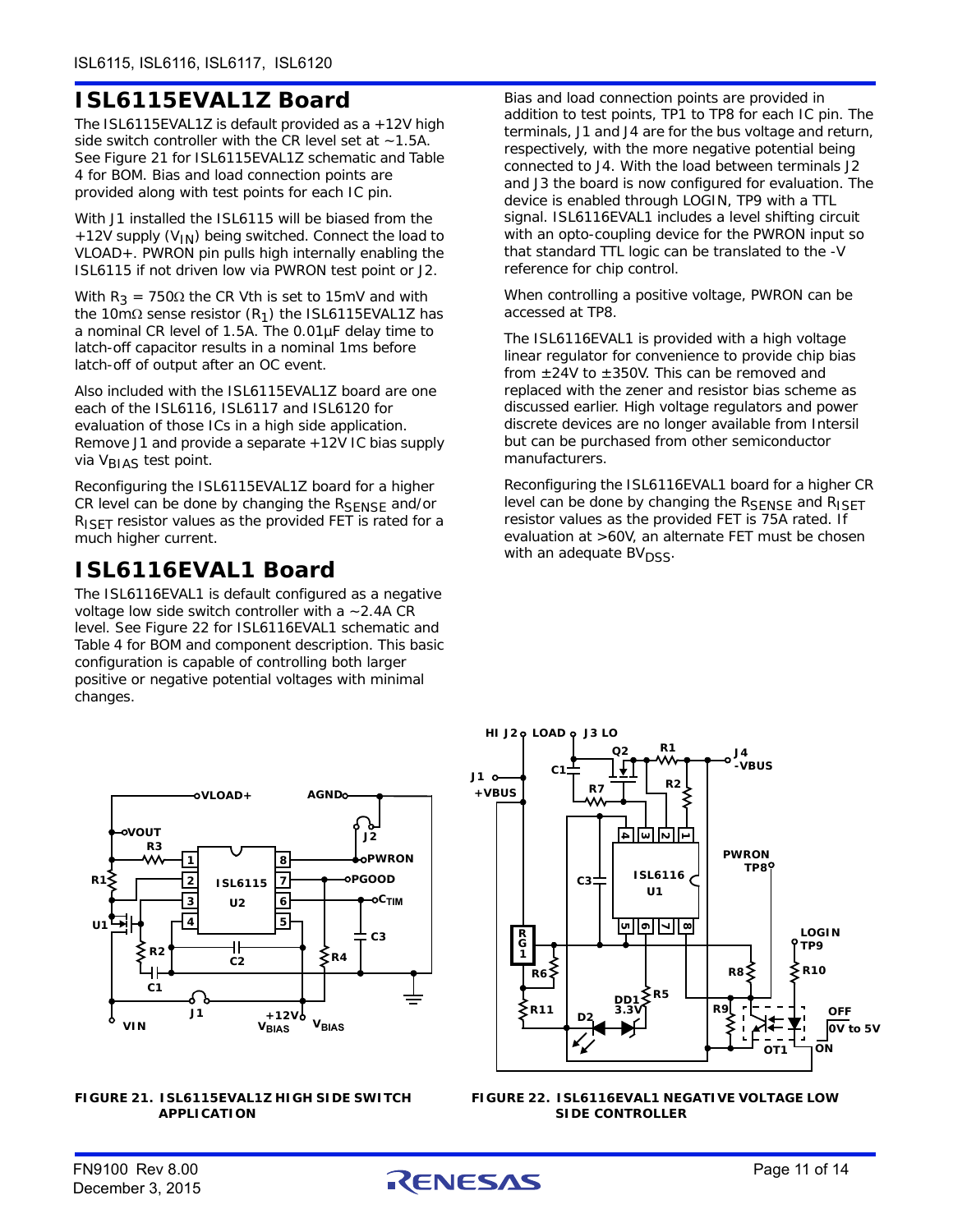<span id="page-11-0"></span>

| <b>COMPONENT</b><br><b>DESIGNATOR</b> | <b>COMPONENT NAME</b>                         | <b>COMPONENT DESCRIPTION</b>                                                                                                                                                      |
|---------------------------------------|-----------------------------------------------|-----------------------------------------------------------------------------------------------------------------------------------------------------------------------------------|
| ISL6115EVAL1Z                         |                                               |                                                                                                                                                                                   |
| U1                                    | N-FET                                         | 11.5 $m\Omega$ , 30V, 11.5A Logic Level N-Channel Power MOSFET or equivalent                                                                                                      |
| R <sub>1</sub>                        | Load Current Sense Resistor                   | WSL-2512 10m $\Omega$ 1W Metal Strip Resistor                                                                                                                                     |
| R <sub>2</sub>                        | Gate Stability Resistor                       | 20Ω 0603 Chip Resistor                                                                                                                                                            |
| R3                                    | Overcurrent Voltage Threshold Set<br>Resistor | $750\Omega$ 0603 Chip Resistor (Vth = 15mV)                                                                                                                                       |
| R <sub>4</sub>                        | PGOOD Pull up Resistor                        | 10kΩ 0603 Chip Resistor                                                                                                                                                           |
| C <sub>1</sub>                        | Gate Timing Capacitor                         | $0.001 \mu$ F 0402 Chip Capacitor (<2ms)                                                                                                                                          |
| C <sub>2</sub>                        | IC Decoupling Capacitor                       | 0.1µF 0402 Chip Capacitor                                                                                                                                                         |
| C <sub>3</sub>                        | Time Delay Set Capacitor                      | 0.01µF 0402 Chip Capacitor (1ms)                                                                                                                                                  |
| J <sub>1</sub>                        | Bias Voltage Selection Jumper                 | Install if switched rail voltage is $= +12V$ . Remove and provide separate<br>+12V bias voltage to U2 via V <sub>BIAS</sub> if ISL6116, ISL6117 or ISL6120 is<br>being evaluated. |
| J2                                    | <b>PWRON Disable</b>                          | Install J2 to disable U2. Connects PWRON to GND.                                                                                                                                  |
| ISL6116EVAL1                          |                                               |                                                                                                                                                                                   |
| Q <sub>2</sub>                        | N-FET                                         | 10 $m\Omega$ , 80V, 75A N-Channel Power MOSFET or equivalent                                                                                                                      |
| R1                                    | Load Current Sense Resistor                   | WSL-2512 10m $\Omega$ 1W Metal Strip Resistor                                                                                                                                     |
| R <sub>2</sub>                        | Overcurrent Voltage Threshold Set<br>Resistor | $1.21\mathrm{k}\Omega$ 805 Chip Resistor (Vth = 24mV)                                                                                                                             |
| R7                                    | Gate to Drain Resistor                        | $2k\Omega$ 805 Chip Resistor                                                                                                                                                      |
| C1                                    | Gate Timing Capacitor                         | $0.001 \mu$ F 805 Chip Capacitor (<2ms)                                                                                                                                           |
| C <sub>3</sub>                        | IC Decoupling Capacitor                       | 0.1µF 805 Chip Capacitor                                                                                                                                                          |
| R <sub>5</sub>                        | <b>LED Series Resistors</b>                   | $2.32k\Omega$ 805 Chip Resistor                                                                                                                                                   |
| D <sub>2</sub>                        | <b>Fault Indicating LEDs</b>                  | Low Current Red SMD LED                                                                                                                                                           |
| D <sub>D</sub> 1                      | Fault Voltage Dropping Diode                  | 3.3V Zener Diode, SOT-23 SMD 350mW                                                                                                                                                |
| OT <sub>1</sub>                       | PWRON Level Shifting Opto-Coupler             | <b>PS2801-1 NEC</b>                                                                                                                                                               |
| R <sub>8</sub>                        | Level Shifting Bias Resistor                  | $2.32$ k $\Omega$ 805 Chip Resistor                                                                                                                                               |
| R9                                    | Level Shifting Bias Resistor                  | 1.18k $\Omega$ 805 Chip Resistor                                                                                                                                                  |
| R <sub>10</sub>                       | Level Shifting Bias Resistor                  | 200Ω 805 Chip Resistor                                                                                                                                                            |
| RG1                                   | <b>HIP5600IS</b>                              | High Voltage Linear Regulator                                                                                                                                                     |
| R6                                    | Linear Regulator RF1                          | 1.78kΩ 805 Chip Resistor                                                                                                                                                          |
| R <sub>11</sub>                       | Linear Regulator RF2                          | 15k $\Omega$ 805 Chip Resistor                                                                                                                                                    |

### **TABLE 4. BILL OF MATERIALS, ISL6115EVAL1Z, ISL6116EVAL1**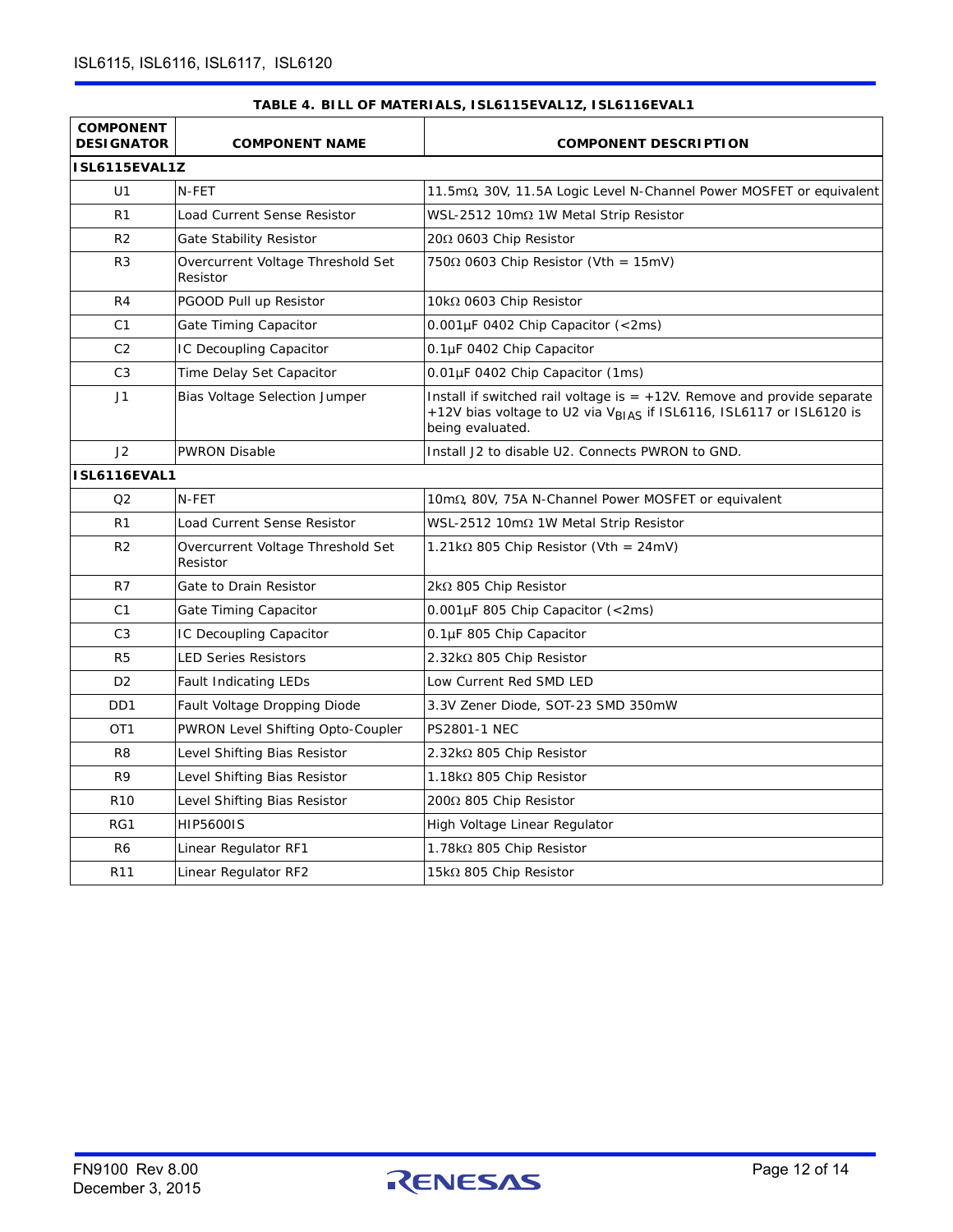### **Revision History**

The revision history provided is for informational purposes only and is believed to be accurate, but not warranted. Please go to web to make sure you have the latest revision.

| <b>DATE</b>      | <b>REVISION</b> | <b>CHANGE</b>                                                                                                                                                                                                                                                                                                                                                                                                                                                                       |
|------------------|-----------------|-------------------------------------------------------------------------------------------------------------------------------------------------------------------------------------------------------------------------------------------------------------------------------------------------------------------------------------------------------------------------------------------------------------------------------------------------------------------------------------|
| December 3, 2015 | FN9100.8        | Added Rev History and About Intersil sections.<br>Updated Ordering Information on page 2.<br>Updated POD M8.15 to most current version. Revision changes are as follows:<br>Updated to new POD format by removing table and moving dimensions onto drawing and<br>adding land pattern<br>Changed in Typical Recommended Land Pattern the following:<br>2.41(0.095) to 2.20(0.087)<br>$0.76$ (0.030) to $0.60(0.023)$<br>$0.200$ to $5.20(0.205)$<br>Changed Note 1 "1982" to "1994" |

### **About Intersil**

Intersil Corporation is a leading provider of innovative power management and precision analog solutions. The company's products address some of the largest markets within the industrial and infrastructure, mobile computing and high-end consumer markets.

For the most updated datasheet, application notes, related documentation and related parts, please see the respective product information page found at <www.intersil.com>.

You may report errors or suggestions for improving this datasheet by visiting [www.intersil.com/ask](http://www.intersil.com/en/support.html?OrganizationID=784358&p=createnewticket&p_href=http%3A%2F%2Fwww.intersil.com%2Fen%2Fsupport.html). Reliability reports are also available from our website at [www.intersil.com/support](http://www.intersil.com/en/support/qualandreliability.html#reliability)

> © Copyright Intersil Americas LLC 2002-2015. All Rights Reserved. All trademarks and registered trademarks are the property of their respective owners.

> > For additional products, see [www.intersil.com/en/products.html](http://www.intersil.com/en/products.html?utm_source=Intersil&utm_medium=datasheet&utm_campaign=disclaimer-ds-footer)

[Intersil products are manufactured, assembled and tested utilizing ISO9001 quality systems as noted](http://www.intersil.com/en/products.html?utm_source=Intersil&utm_medium=datasheet&utm_campaign=disclaimer-ds-footer) in the quality certifications found at [www.intersil.com/en/support/qualandreliability.html](http://www.intersil.com/en/support/qualandreliability.html?utm_source=Intersil&utm_medium=datasheet&utm_campaign=disclaimer-ds-footer)

*Intersil products are sold by description only. Intersil may modify the circuit design and/or specifications of products at any time without notice, provided that such modification does not, in Intersil's sole judgment, affect the form, fit or function of the product. Accordingly, the reader is cautioned to verify that datasheets are current before placing orders. Information furnished by Intersil is believed to be accurate and reliable. However, no responsibility is assumed by Intersil or its subsidiaries for its use; nor for any infringements of patents or other rights of third parties which may result from its use. No license is granted by implication or otherwise under any patent or patent rights of Intersil or its subsidiaries.*

For information regarding Intersil Corporation and its products, see [www.intersil.com](http://www.intersil.com?utm_source=intersil&utm_medium=datasheet&utm_campaign=disclaimer-ds-footer)

December 3, 2015